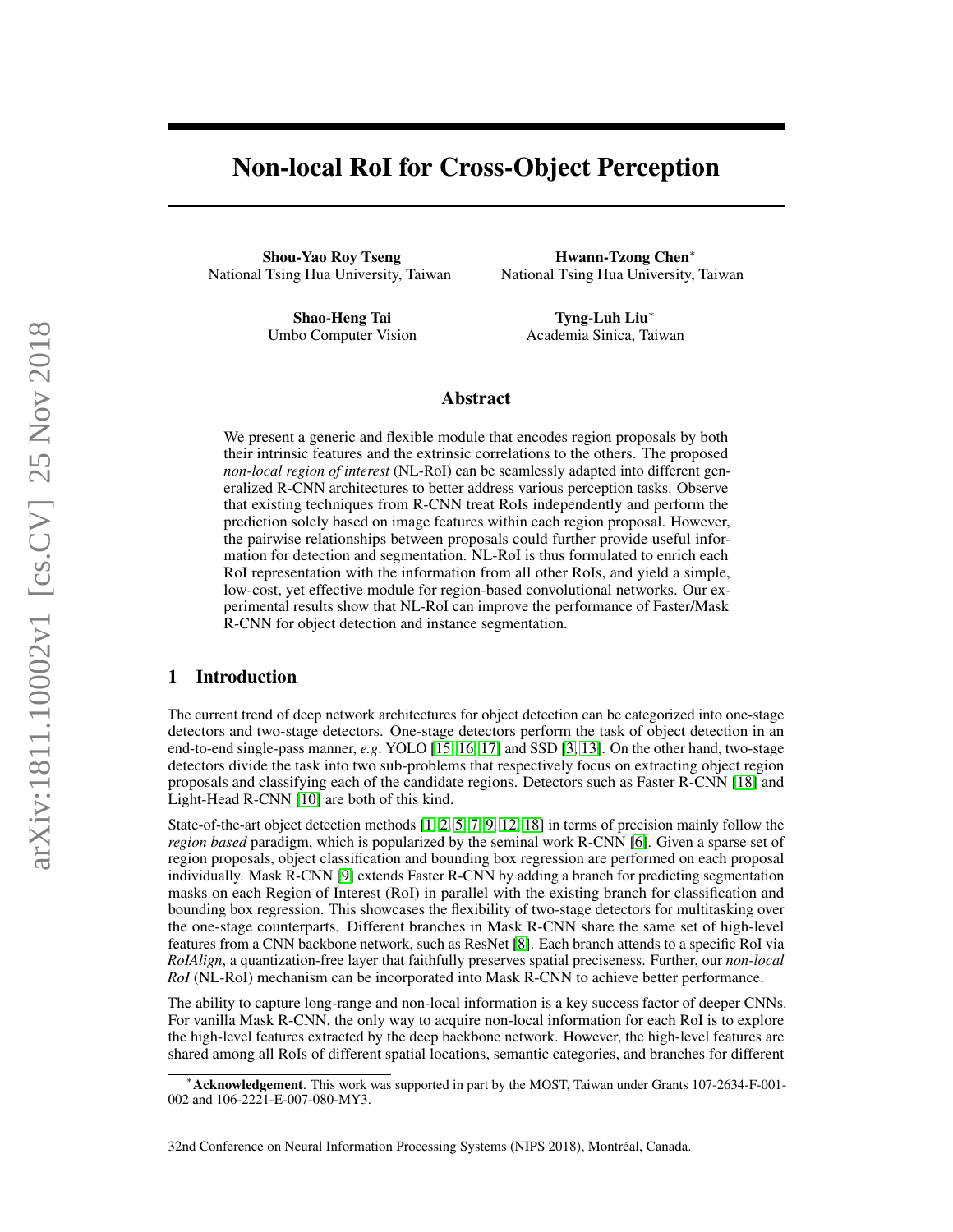tasks. Such high-level features are assumed to be general rather than specific for individual RoIs so that they are applicable to all the above varieties. Therefore, it is difficult for the same set of features to also contain the RoI-specific information. Besides, RoI features are rectangularly extracted based on their corresponding bounding box proposed by the *Region Proposal Network (RPN)*. It is very likely to have multiple instances in a single bounding box when the scene is crowded. Moreover, if the instances are of the same category, it is harder for the branch network to tell apart the boundary by only referring to the local feature within an RoI. Especially for non-rigid objects, such as persons, the target object will deform in shape, and the bounding box has a higher chance to include other objects or backgrounds interlacing in a more complicated way.

We introduce the idea of NL-RoI to address the aforementioned issues and argue that RoI-specific non-local information can be helpful in discriminating the target instance from the others. For example, due to object co-occurrence prior in the real world, it is more probable to see cars along with pedestrians instead of refrigerators in a street scene. Besides, mutual information between instances may also be useful. Consider a scene of group dancing: People are usually posing in similar ways, and hence we can more confidently predict the pose for a dancer under partial occlusion, by referring to other dancers' poses.

### 2 Formulation

Inspired by the non-local operation in [\[20\]](#page-5-0), we define a generic non-local RoI operation for the use in conjunction with R-CNN based models [\[6\]](#page-4-13):

<span id="page-1-0"></span>
$$
\mathbf{y}_i = \frac{1}{C(X)_i} \sum_{j=1}^N f(\mathbf{x}_i, \mathbf{x}_j) g(\mathbf{x}_j), \qquad (1)
$$

where  $i$  is the index of a target RoI whose non-local information is to be computed and  $j$  enumerates all the N RoIs, including the target one. The input feature blob is denoted as  $X = [\mathbf{x}_1, \dots, \mathbf{x}_N]$ and the output feature containing non-local information is denoted by  $Y = [\mathbf{y}_1, \cdots, \mathbf{y}_N]$ . A pairwise function  $f$  computes a scalar that reflects the correlation between the *i*th target RoI and each of the RoIs ( $\forall j \in \{1..N\}$ ). The unary function g maps the input feature from the jth RoI to another representation, which gives the operation the capacity to convert the input feature to be more specialized for non-local information. Finally, the response is normalized by a factor  $\mathbf{C}(X)_i = \sum_{j=1}^N f(\mathbf{x}_i, \mathbf{x}_j).$ 

The non-local RoI property in Eq. [\(1\)](#page-1-0) originates from the fact that all RoIs are associated with each other in the operation. For each RoI, the non-local RoI operation computes responses based on correlations between different RoIs. Theoretically, each RoI should gradually learn to characterize a meaningful instance during training. That is, Eq. [\(1\)](#page-1-0) enables the attention mechanism between instances. Moreover, this kind of non-local operation supports a variable input number  $N$  of RoIs. Fig. [1a](#page-2-0) shows an overview of NL-RoI.

### 3 Implementation

For simplicity, we adopt the *Embedded Gaussian* version of  $f: f(\mathbf{x}_i, \mathbf{x}_j) = e^{\phi(\mathbf{x}_i)^T \psi(\mathbf{x}_j)}$ . Assume that we have N RoIs and D channels of input features, and the aligned RoI spatial size is  $H \times W$ . Hence, the input feature blob X has the shape of  $(N, D, H, W)$ . The two embedding functions  $\phi$ and  $\psi$  are both chosen to be a 1-by-1 2D convolution that reduces the channel dimension of the input blob. The purpose of f is to calculate the correlations between  $N$  RoIs, so the output of f being applied to the whole input blob X should be an N-by-N matrix. The output blobs from  $\phi$  and  $\psi$ are reshaped to  $(N, D_f \times H \times W)$ . Afterward, a matrix multiplication on the reshaped outputs is performed to obtain the correlation matrix. Exponential and normalization terms are implemented by taking *softmax* to the rows of the correlation matrix.

It is worth noting that this form of f is essentially the same as the *Self-Attention Module* in [\[19\]](#page-5-1) for machine translation. For a given i,  $\frac{1}{C(X)_i} f(\mathbf{x}_i, \mathbf{x}_j)$  becomes a *softmax* computation along the dimension *j*. Eq. [\(1\)](#page-1-0) results in the self-attention form  $Y = \text{softmax}(X^T W_{\phi}^T W_{\psi} X)$  in [\[19\]](#page-5-1).

The remaining part in non-local RoI operation  $g$  is responsible for extracting useful non-local information from the input feature. Following the bottleneck design of [\[8\]](#page-4-14), we first use a 1-by-1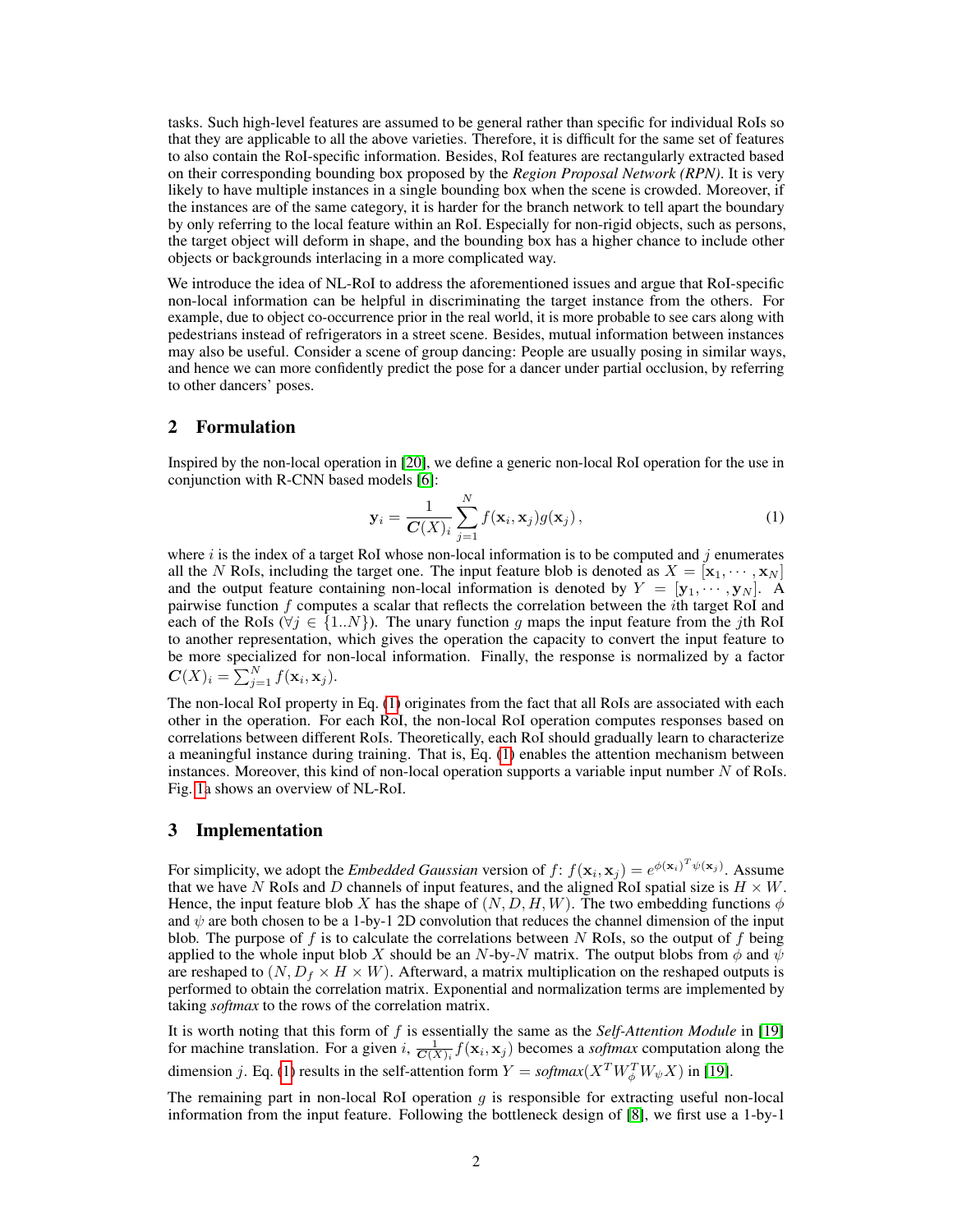

<span id="page-2-0"></span>Figure 1: (a) The yellow block represents the original high-level feature tensor extracted by the backbone network. The blue block represents the non-local feature calculated by the NL-RoI module. The original RoI feature tensor is concatenated with the non-local feature tensor. (b) The detailed operations of an NL-RoI module. Assume  $N$  RoIs are proposed. The relation function  $f$  computes scores on two flatten features obtained by two functions  $\phi$  and  $\psi$ , which are 1-by-1 convolution layers. The embedding function  $g$  consists of two convolution layers and a pooling layer. The first convolution layer is designed to lower down the feature channel dimension, and the second one uses 3-by-3 kernels to extract non-local specific features. The final non-local features obtained by relation scores and the embedded features produced by  $q$  are one-dimensional vectors for each RoI. These one-dimensional features are tiled around  $H, W$  spatial dimensions to form a three-dimensional tensor, and then are concatenated with original RoI feature tensors.

convolution to reduce the channel dimension and then a 3-by-3 convolution to take in the spatial information. To further cut down memory cost, a global 2D average pooling is applied. Finally, the pooled feature blob of shape  $(N, D_g, 1, 1)$  is tiled around H, W spatial dimensions and is appended to the end of input blob, as shown in Fig. [1b](#page-2-0). A ReLU activation function [\[14\]](#page-4-15) is used between the two convolution layers.

## 4 Experiments

We use COCO [\[11\]](#page-4-16) 2017 dataset to evaluate NL-RoI. The comparison baseline is Mask-RCNN [\[9\]](#page-4-11), one of the state-of-the-art frameworks for detection and segmentation. The official train/val splits in COCO 2017 are essentially equal to the unofficial minival COCO 2014 train/val splits, which are used by Mask-RCNN. We refer to the latest resluts reported in Facebook Research's GitHub repository, called *Detectron* [\[4\]](#page-4-17). These results are generally equal to or better than the ones given in the published papers. The experiments are based on a reimplementation of Detectron in PyTorch (the official Detectron is written in Caffe2).

<span id="page-2-1"></span>

| Table 1. Evaluation on Faster R-Civis on COCOZ017<br>Method |                 | Training schedule | $AP^{box}$ | $\mathbf{AP}_{50}^{box}$ | $\mathbf{AP}_{75}^{box}$ | $AP_S^{box}$ | $AP_M^{box}$ | $\mathbf{AP}^{box}_L$ |
|-------------------------------------------------------------|-----------------|-------------------|------------|--------------------------|--------------------------|--------------|--------------|-----------------------|
| $R-50$                                                      | <b>Baseline</b> | lх                | 36.71      | 58.45                    | 39.61                    | 21.12        | 39.85        | 48.13                 |
|                                                             |                 | 2x                | 37.90      | 59.25                    | 41.10                    | 21.50        | 41.10        | 49.91                 |
|                                                             | NL-RoI          | 1x                | 37.59      | 60.22                    | $\overline{40.61}$       | 22.10        | 40.81        | 48.59                 |
|                                                             |                 | 2x                | 38.40      | 60.48                    | 41.45                    | 22.91        | 40.98        | 50.40                 |
| $R-101$                                                     | <b>Baseline</b> | 1x                | 39.40      | 61.19                    | 43.41                    | 22.57        | 42.91        | 51.37                 |
|                                                             |                 | 2x                | 39.78      | 61.29                    | 43.28                    | 22.88        | 43.33        | 52.65                 |
|                                                             | NL-RoI          | 1x                | 39.72      | 62.33                    | 43.02                    | 23.67        | 43.40        | 51.54                 |
|                                                             |                 | 2x                | 40.15      | 62.13                    | 43.47                    | 23.20        | 43.66        | 52.54                 |

Table 1: Evaluation on Faster R-CNN on COCO2017 validation set.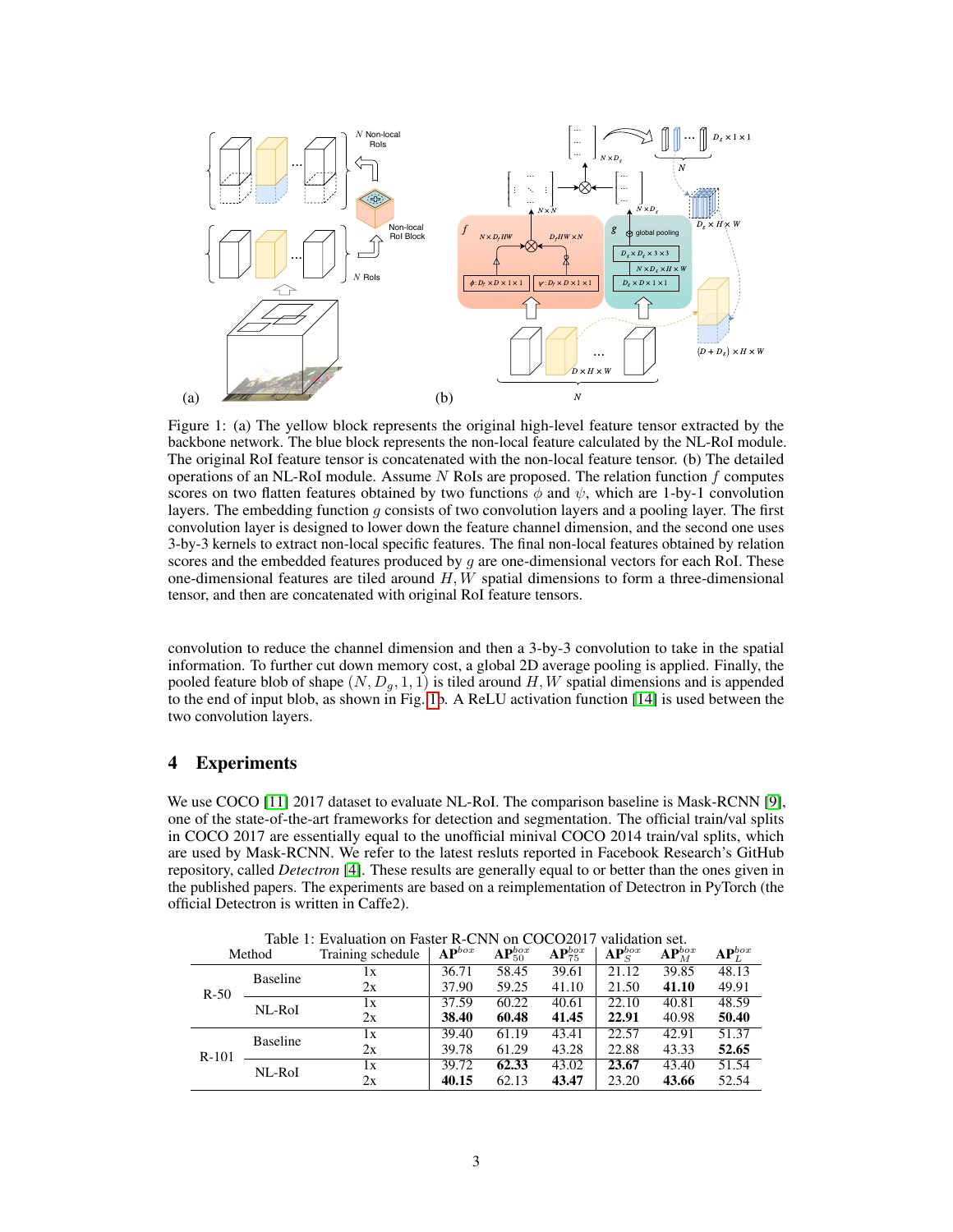Faster R-CNN on COCO. As shown in Table [1,](#page-2-1) NL-RoI can achieve around 0.5% improvement in  $AP^{box}$  either with R-50 or R-101 backbone network. Similar improvements are achieved using both short (1x) and longer (2x) training schedules. NL-RoI makes the training of Faster R-CNN more effective, since the model trained with 1x schedule can still achieve competitive performance using only half the time of the baseline trained with 2x schedule.

| Method  |                 | Training schedule | $AP^{box}$                               | $\mathbf{AP}_{50}^{box}$           | $AP_{75}^{box}$                    | $\mathbf{AP}^{box}_S$               | $\mathbf{AP}^{box}_M$               | $\mathbf{AP}^{box}_L$               |
|---------|-----------------|-------------------|------------------------------------------|------------------------------------|------------------------------------|-------------------------------------|-------------------------------------|-------------------------------------|
| $R-50$  | <b>Baseline</b> | lх                | 37.69                                    | 59.16                              | 40.86                              | 21.36                               | 40.76                               | 49.75                               |
|         |                 | 2x                | 38.61                                    | 59.84                              | 42.10                              | 22.20                               | 41.50                               | 50.77                               |
|         | <b>NL-RoI</b>   | $\overline{1x}$   | 38.26                                    | 60.55                              | 41.39                              | 22.79                               | 41.28                               | 49.84                               |
|         |                 | 2x                | 39.18                                    | 61.22                              | 42.94                              | 23.78                               | 42.29                               | 51.26                               |
| $R-101$ | <b>Baseline</b> | 1x                | 40.01                                    | 61.80                              | 43.67                              | 22.55                               | 43.40                               | 52.69                               |
|         |                 | 2x                | 40.89                                    | 61.94                              | 44.78                              | 23.50                               | 44.21                               | 53.89                               |
|         | NL-RoI          | 1x                | 40.53                                    | 62.68                              | 44.24                              | 23.77                               | 44.31                               | 52.40                               |
|         |                 | 2x                | 40.92                                    | 62.76                              | 44.37                              | 23.40                               | 44.23                               | 54.07                               |
| Method  |                 |                   |                                          |                                    |                                    |                                     |                                     |                                     |
|         |                 | Training schedule | $\mathbf{A}\overline{\mathbf{P}^{mask}}$ | $\overline{\text{AP}_{50}^{mask}}$ | $\overline{\text{AP}_{75}^{mask}}$ | $\overline{\mathbf{AP}^{mask}_{S}}$ | $\overline{\mathbf{AP}^{mask}_{M}}$ | $\overline{\mathbf{AP}^{mask}_{L}}$ |
|         |                 | 1x                | 33.86                                    | 55.81                              | 35.82                              | 14.86                               | 36.34                               | 50.85                               |
|         | <b>Baseline</b> | 2x                | 34.48                                    | 56.45                              | 36.29                              | 15.60                               | 37.09                               | 52.06                               |
| $R-50$  |                 | 1x                | 34.35                                    | 57.07                              | 36.14                              | 16.09                               | 36.90                               | 51.26                               |
|         | NL-RoI          | 2x                | 35.26                                    | 57.84                              | 37.30                              | 16.50                               | 38.08                               | 52.21                               |
|         |                 | 1x                | 35.92                                    | 58.30                              | 37.95                              | 15.95                               | 38.92                               | 53.23                               |
|         | <b>Baseline</b> | 2x                | 36.39                                    | 58.47                              | 38.68                              | 16.64                               | 39.15                               | 54.00                               |
| $R-101$ | <b>NL-RoI</b>   | 1x                | 36.32                                    | 59.09                              | 38.19                              | 16.40                               | 39.53                               | 53.59                               |

Table 2: Evaluation on Mask R-CNN. Tested on COCO2017 validation set.

Mask R-CNN on COCO. The improvements of NL-RoI on Mask R-CNN models are similar to those on Faster R-CNN. An increment around 0.5% in performance is obtained on both bounding box  $AP^{box}$  and mask  $AP^{mask}$ . However, on the combination of deeper backbone (R-101) and longer training schedule (2x), NL-RoI brings only about 0.03% and 0.25% improvements in  $AP^{box}$  and  $AP^{mask}$ , respectively. This phenomenon suggests that deeper neural networks may have better abilities to encode cross objects relations in high-level features if denser information about individual objects, such as instance masks, is available while training. A supporting evidence for this hypothesis can be found in experimental results of Faster R-CNN in Table [1.](#page-2-1) When training Faster R-CNN, only the sparse annotations about the objects, *i.e*., the bounding boxes, are provided, and the improvements on a deeper backbone achieved by NL-RoI are more significant.

Despite less significant improvement on deeper backbone models, NL-RoI still has better average precision over the baselines on almost every metric. On deeper backbone models, again, we can observe the same behavior of alternating first place between two training schedules in each metric, as previously shown in the results of Faster R-CNN. This behavior only exits in the scores for box APs, but not in mask APs. The box head network is composed of two FC layers, i.e., a two-layer MLP. In contrast, the mask head network consists of four convolution layers and one transposedconvolution layer. This discrepancy, as shown in box APs and mask APs of R-101 NL-RoI models, provides another support to the previous discussion about the cause to the behavior: The overpowered high-level features extracted by a deeper backbone saturate the head network and limit its capacity.

## 5 Conclusion

Non-local RoI is a generic module to improve the performance of R-CNN based methods by explicitly modeling the relations and attention mechanisms between different object regions. Through the experiments on COCO dataset, we show that NL-RoI achieves consistent improvements on Faster R-CNN and Mask R-CNN with different backbone networks and training schedules. Althogh the experimental results also indicate that, when denser or more detailed annotations about objects such as segmentations are given during training, deep neural networks may have the ability to learn object relations implicitly to some extent, we show that using NL-RoI to model the relations between objects in perceptual tasks is still more effective and advantageous.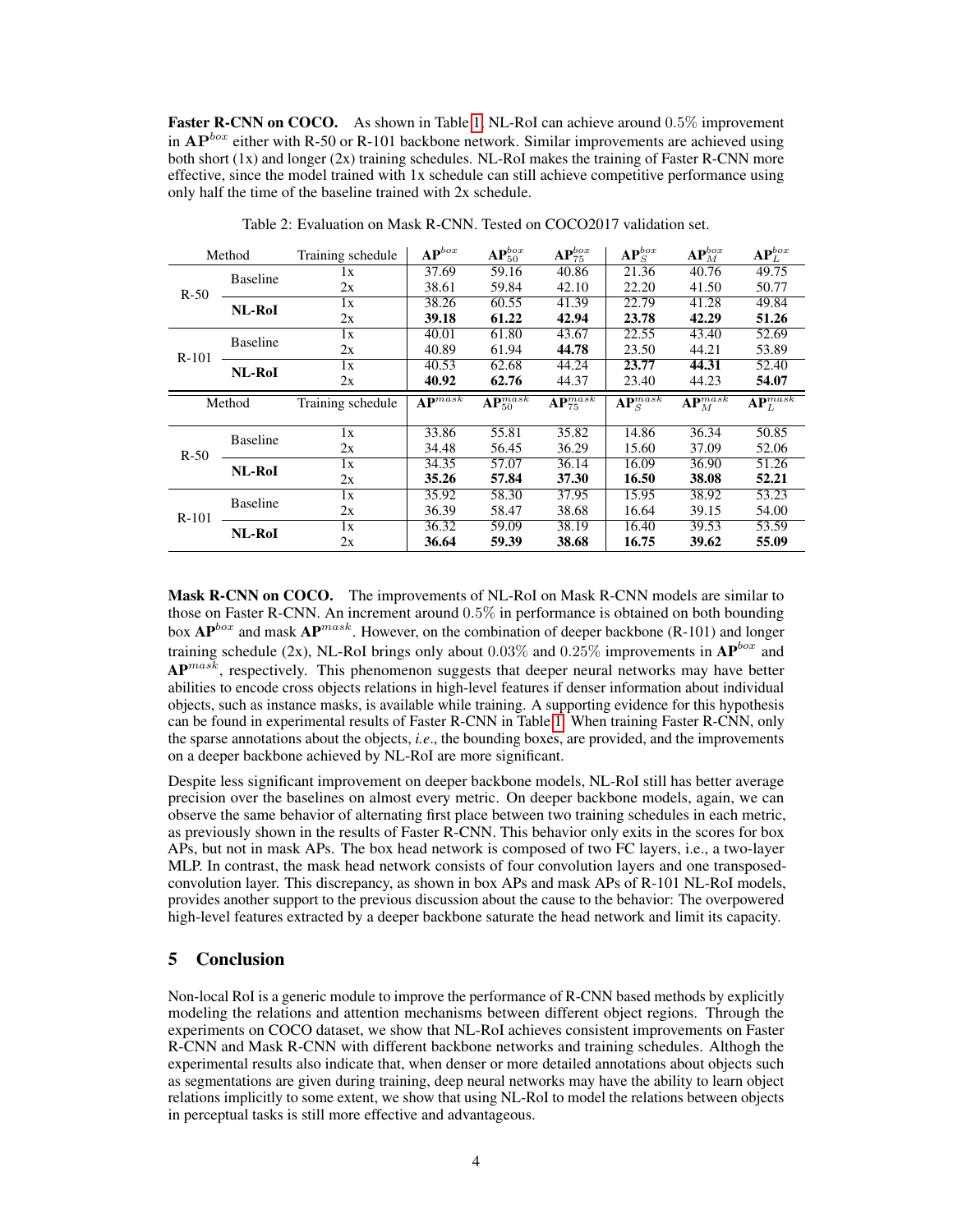## References

- <span id="page-4-7"></span>[1] Jifeng Dai, Yi Li, Kaiming He, and Jian Sun. R-FCN: object detection via region-based fully convolutional networks. In *Neural Information Processing Systems (NIPS)*, pages 379–387, 2016.
- <span id="page-4-8"></span>[2] Jifeng Dai, Haozhi Qi, Yuwen Xiong, Yi Li, Guodong Zhang, Han Hu, and Yichen Wei. Deformable convolutional networks. In *International Conference on Computer Vision (ICCV)*, pages 764–773, 2017.
- <span id="page-4-3"></span>[3] Cheng-Yang Fu, Wei Liu, Ananth Ranga, Ambrish Tyagi, and Alexander C. Berg. DSSD : Deconvolutional single shot detector. *CoRR*, abs/1701.06659, 2017.
- <span id="page-4-17"></span>[4] Ross Girshick, Ilija Radosavovic, Georgia Gkioxari, Piotr Dollár, and Kaiming He. Detectron. <https://github.com/facebookresearch/detectron>, 2018.
- <span id="page-4-9"></span>[5] Ross B. Girshick. Fast R-CNN. In *International Conference on Computer Vision ICCV*, pages 1440–1448, 2015.
- <span id="page-4-13"></span>[6] Ross B. Girshick, Jeff Donahue, Trevor Darrell, and Jitendra Malik. Rich feature hierarchies for accurate object detection and semantic segmentation. In *Computer Vision and Pattern Recognition (CVPR)*, pages 580–587, 2014.
- <span id="page-4-10"></span>[7] Kaiming He, Xiangyu Zhang, Shaoqing Ren, and Jian Sun. Spatial pyramid pooling in deep convolutional networks for visual recognition. In *European Conference on Computer Vision (ECCV)*, pages 346–361, 2014.
- <span id="page-4-14"></span>[8] Kaiming He, Xiangyu Zhang, Shaoqing Ren, and Jian Sun. Deep residual learning for image recognition. In *Computer Vision and Pattern Recognition (CVPR)*, pages 770–778, 2016.
- <span id="page-4-11"></span>[9] Kaiming He, Georgia Gkioxari, Piotr Dollár, and Ross B. Girshick. Mask R-CNN. In *International Conference on Computer Vision (ICCV)*, pages 2980–2988, 2017.
- <span id="page-4-6"></span>[10] Zeming Li, Chao Peng, Gang Yu, Xiangyu Zhang, Yangdong Deng, and Jian Sun. Light-head R-CNN: in defense of two-stage object detector. *CoRR*, abs/1711.07264, 2017.
- <span id="page-4-16"></span>[11] Tsung-Yi Lin, Michael Maire, Serge J. Belongie, James Hays, Pietro Perona, Deva Ramanan, Piotr Dollár, and C. Lawrence Zitnick. Microsoft COCO: common objects in context. In *European Conference on Computer Vision (ECCV)*, pages 740–755, 2014. doi: 10.1007/ 978-3-319-10602-1\\_48. URL [https://doi.org/10.1007/978-3-319-10602-1\\_48](https://doi.org/10.1007/978-3-319-10602-1_48).
- <span id="page-4-12"></span>[12] Tsung-Yi Lin, Piotr Dollár, Ross B. Girshick, Kaiming He, Bharath Hariharan, and Serge J. Belongie. Feature pyramid networks for object detection. In *Computer Vision and Pattern Recognition (CVPR)*, pages 936–944, 2017.
- <span id="page-4-4"></span>[13] Wei Liu, Dragomir Anguelov, Dumitru Erhan, Christian Szegedy, Scott E. Reed, Cheng-Yang Fu, and Alexander C. Berg. SSD: single shot multibox detector. In *European Conference on Computer Vision (ECCV)*, pages 21–37, 2016.
- <span id="page-4-15"></span>[14] Vinod Nair and Geoffrey E. Hinton. Rectified linear units improve restricted boltzmann machines. In *International Conference on Machine Learning (ICML)*, pages 807–814, 2010.
- <span id="page-4-0"></span>[15] Joseph Redmon and Ali Farhadi. YOLO9000: better, faster, stronger. In *Computer Vision and Pattern Recognition (CVPR)*, pages 6517–6525, 2017.
- <span id="page-4-1"></span>[16] Joseph Redmon and Ali Farhadi. Yolov3: An incremental improvement. *arXiv preprint arXiv:1804.02767*, 2018.
- <span id="page-4-2"></span>[17] Joseph Redmon, Santosh Kumar Divvala, Ross B. Girshick, and Ali Farhadi. You only look once: Unified, real-time object detection. In *Computer Vision and Pattern Recognition (CVPR)*, pages 779–788, 2016.
- <span id="page-4-5"></span>[18] Shaoqing Ren, Kaiming He, Ross B. Girshick, and Jian Sun. Faster R-CNN: towards real-time object detection with region proposal networks. In *Neural Information Processing Systems (NIPS)*, pages 91–99, 2015.